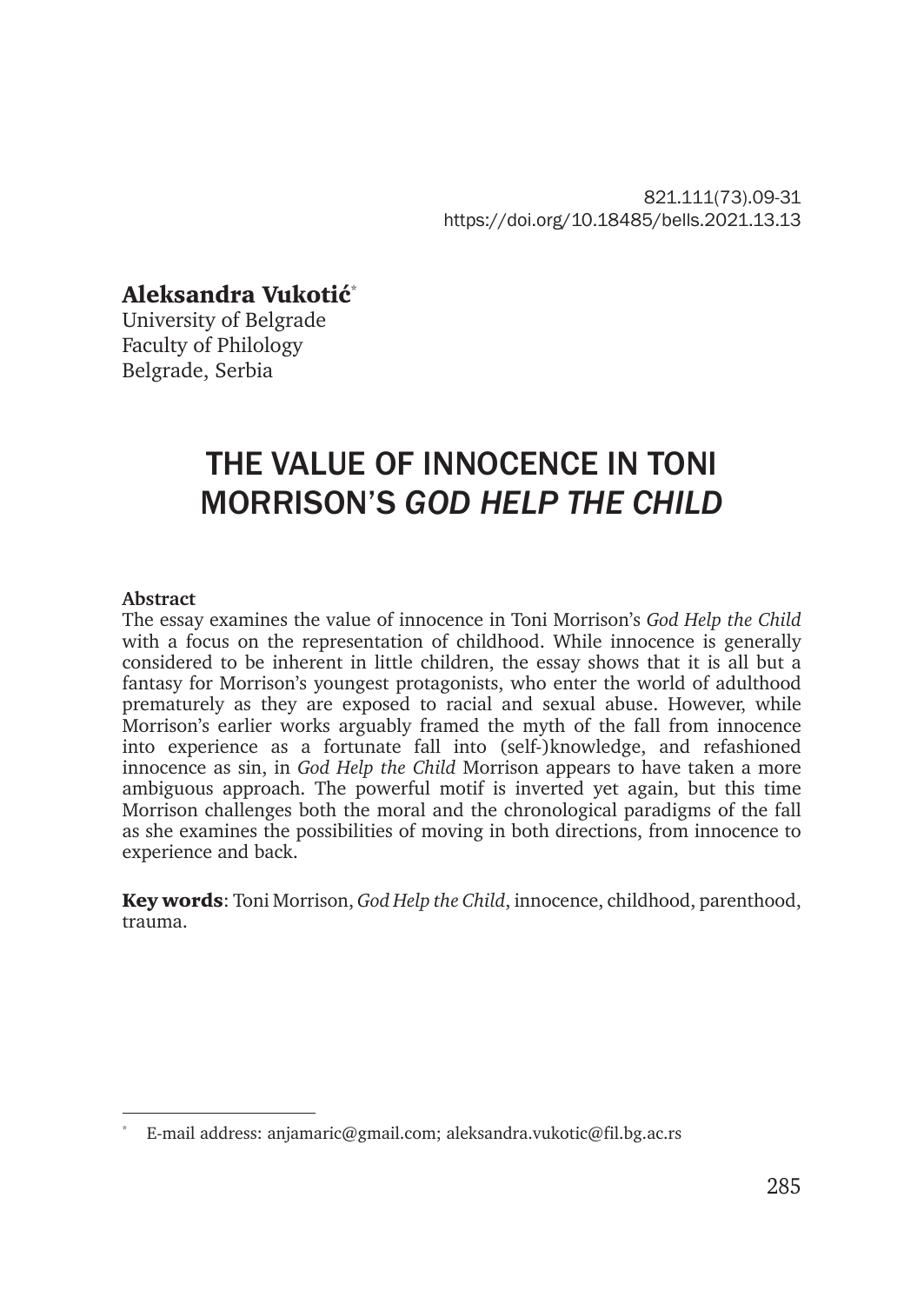#### 1. Introduction

An innocent, suffering child is a frequent focal point in Toni Morrison's oeuvre. In this sense, Morrison's last novel, *God Help the Child* (2015), seems almost like a tribute to her previous works, most explicitly *The Bluest Eye* (1970), her debut novel about the effects of toxic parenthood and childhood trauma, and *Beloved* (1987), her seminal novel which explores the unspeakable crime of infanticide, raising the question of the mother's guilt, among others. Commenting on the choice of narrative techniques and elements of magical realism, primarily in the character of Beloved, the ghost of the murdered child who comes back to haunt the living, Morrison explained that the (dead) girl was "the only one who could judge her mother. None of us could." (Oatman 2015).<sup>1</sup> Indeed, the harrowing story about the woman who came to be known as "the modern Medea",<sup>2</sup> a certain Margaret Garner, a 19<sup>th</sup> c. African-American slave who killed her own daughter to save her from the same fate, makes little sense when it is pieced together from the court archives. Tony Morrison's novel, on the other hand, fleshes out the plight of both the slave mother and the killed daughter lost on historians. Similarly, *The Bluest Eye* also adopts a child's perspective in order to explore, as Toni Morrison explained in a 2007 foreword, "how something as grotesque as the demonization of an entire race could take root inside the most delicate member of society: a child; the most vulnerable member: a female" (qtd. in Hoby 2015). The perspective of a formerly silent – and silenced – young black girl<sup>3</sup> reframes the historical account of racialized child rejection, abuse, and trauma, as it allows the author to juxtapose and re-evaluate the narratives of innocence, virtue and vulnerability on the one hand, with those of experience, corruption and the (im)possibility of resistance on the other.

To a certain extent, this part of Morrison's foreword to *The Bluest Eye*  could apply to *God Help the Child*, which also addresses the suffering of abused children – notably, but not exclusively, young black girls – and their anger. Indeed, the original title for the novel was *The Wrath of Children*,

See also Morrison, 2019.

<sup>2</sup> Refers to the painting "The Modern Medea" (Thomas Satterwhite Noble, 1867), which was based on Margaret Garner's story.

<sup>3</sup> As Toni Morrison explains elsewhere, the silence was "enforced or chosen", as young black girls were "profoundly absent" not only from historical texts, but also from works of fiction (Morrison, 2019).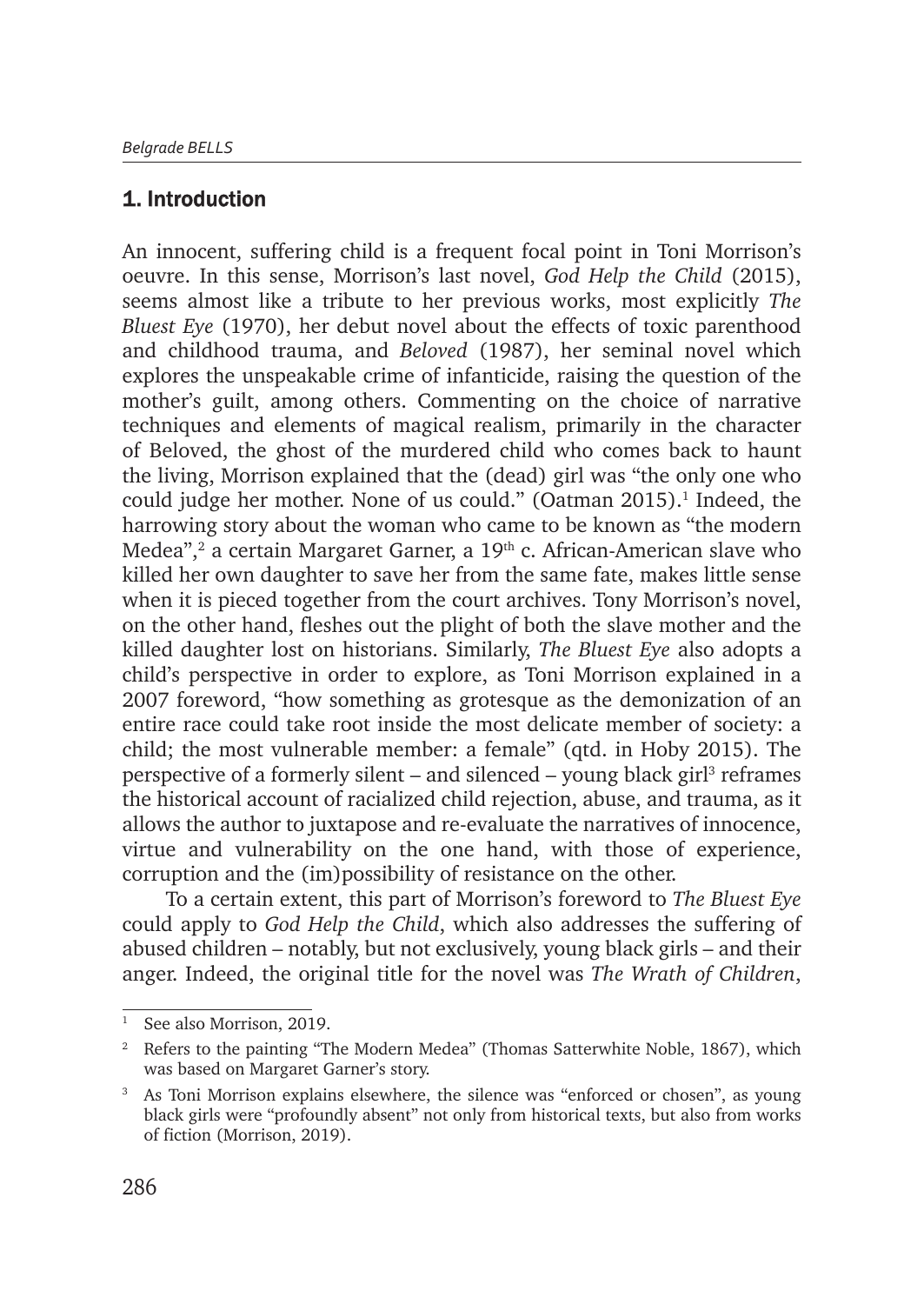preferred by Toni Morrison but dismissed by her editors (Chen 2016). According to Morrison, however, the book is precisely about children's wrath – "about what adults have done to them and how they tried to get through it and over it and around it and how it affected them" (*Ibid.*) – or, as we learn early in *God Help the Child*, "What you do to children matters. And they might never forget." (*GHTC,* 43). While the quote speaks about the possibility of endless perpetuation of childhood trauma, it also implies the inability of traumatized children to unburden themselves of such accumulated fury and frustration in their future life. In the novel we encounter a little girl called Rain, who was routinely coerced into sexual activity by her mother's clients, and who says she would "chop her [mother's] head off" were she to meet her again (*GHTC,* 102). Another girl imagines ripping her mother's blue-and-white wallpaper and returning her slaps (*GHTC*, 77). While expressions of fury may take different forms, the sheer abundance of such emotional outbursts supports Morrison's claim that children's wrath is one of the main themes in the novel. Thoughts of betrayal, humiliation and revenge gnaw at their hearts, as these children are prematurely ushered into the world of adulthood. However, since the persistence of unsettled grievances and resentment are closely connected to the abilities not commonly associated with children, principally (self-) awareness, knowledge and agency, the reluctance to include the theme of children's wrath in the title itself possibly reveals a degree of cultural resistance to this topic. The narrative of vulnerability, helplessness and innocence, reflected in the chosen title, appears to be more acceptable and attractive, however ironic the phrase.

Importantly enough, though, unlike in *The Bluest Eye*, the children in *God Help the Child* do not withdraw into Pecola's "perpetual innocence of insanity" (Otten 1989: 9) but leave the Edenic state of innocence by taking an early plunge into the experience of fury. In other words, the realm of experience, rather than that of innocence appears to be the natural habitat for Morrison's youngest protagonists in this novel. There are little girls and boys praying for beauty, recognition and love in the face of neglect, disregard and abuse. The level of violence awareness, however, differs as the youngest protagonists are alternately empowered and disempowered by their author, displaying a varying degree of self-regard, agency and rage.

For example, the protagonist in *God Help the Child*, one Lula Ann Bridewell, who reinvents herself as Bride, is yet another unloved daughter in Morrison's oeuvre whose childhood trauma leaves her unable to form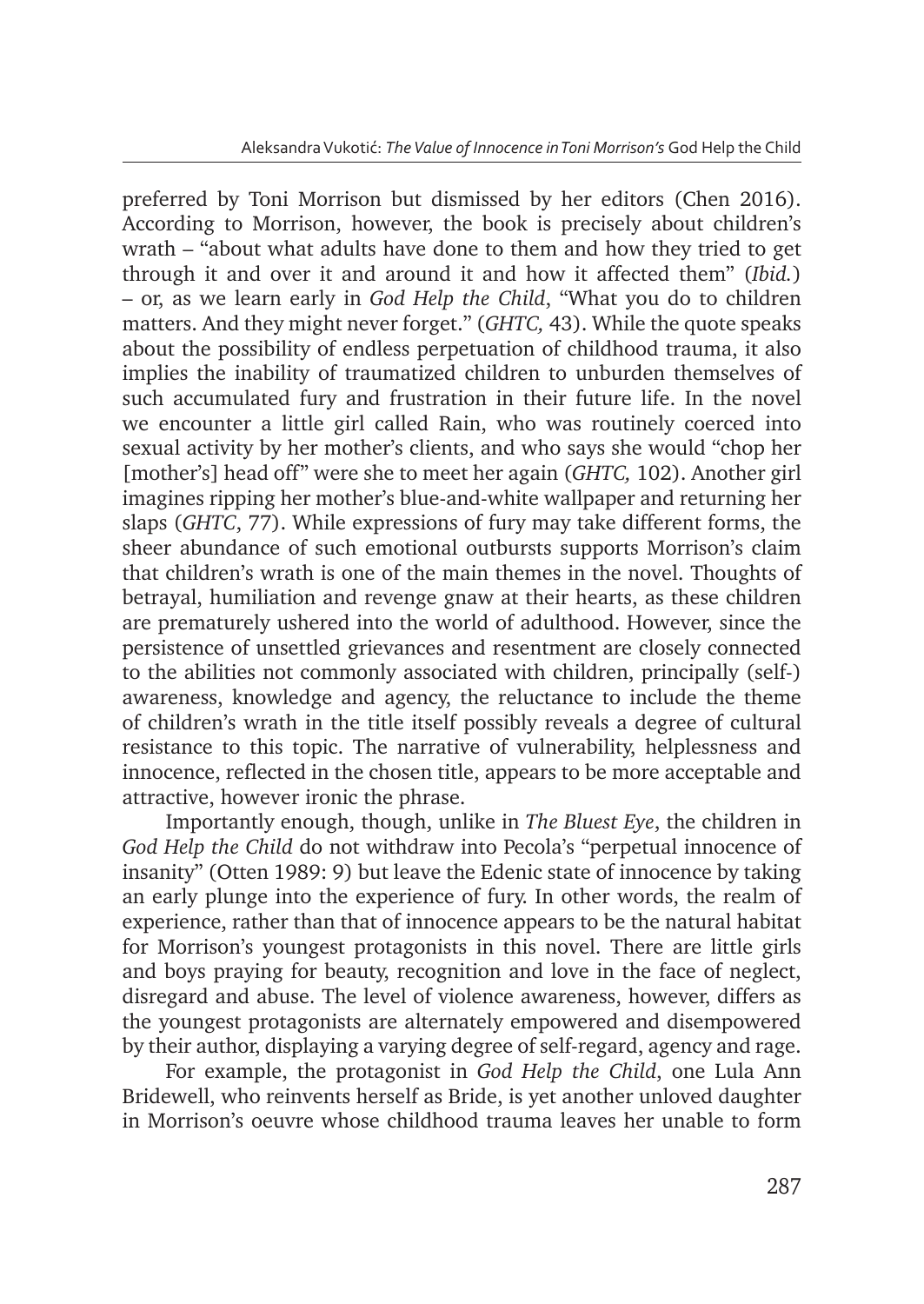meaningful and rewarding relationships in her adult life. Unfortunately, as we learn at the very beginning of the novel, her story of rejection due to her dark skin color seems to be paradigmatic of the experiences of the black community in the U.S., rather than an isolated example. Lula Ann's grandmother was also an unwanted child, abandoned by her mother because of her darker skin color, so that the mother would continue to enjoy "white privileges" – "Almost all mulatto types and quadroons did that back in the day" (*GHTC*, 4). Like her grandmother, Lula Ann was born to "high yellow" parents, and her misfortune started only a couple of hours after birth, when her skin rapidly changed from white to "[m]idnight black. Sudanese black" (*GHTC*, 3). Accusing his wife of infidelity, Lula Ann's father abandoned the family soon enough, leaving the mother to cope with the strange situation herself, stranger still given that the mother was white and the daughter black – "I could have been the babysitter if our colors were reversed" (*GHTC*, 6), the mother intimates, unwittingly revealing the enduring racist stereotypes still deeply rooted in modern society. The mother's response to the birth of her little black girl is hysterical. She even contemplates murder, "I know I went crazy for a minute because once – just for a few seconds – I held a blanket over her face and pressed", and only moments later she has thoughts of giving her daughter "away to an orphanage someplace" (*GHTC*, 5). She is acutely aware that her daughter is bound to be doubly disenfranchised – based on both her race and sex, and that both her child and herself are likely to experience tremendous suffering in the process.

In order to detach herself from her own daughter and save some of the inherited "white privileges," she asks to be called "'Sweetness' instead of 'Mother' or 'Mama'" (*GHTC*, 6), symbolically cancelling her role as a mother, though she continues to perform it in a toxic manner. Lula Ann grows up in a loveless environment, with a mother filled with disgust,

I always knew she didn't like touching me. I could tell. Distaste was all over her face when I was little and she had to bathe me. Rinse me, actually, after a halfhearted rub with a soapy washcloth. I used to pray she would slap my face or spank me just to feel her touch. (*GHTC*, 32)

Memories of a broken childhood, of neglect and abuse are scattered throughout the novel in the form of flashbacks, and it is not surprising that literary critics have mostly approached *God Help the Child* from the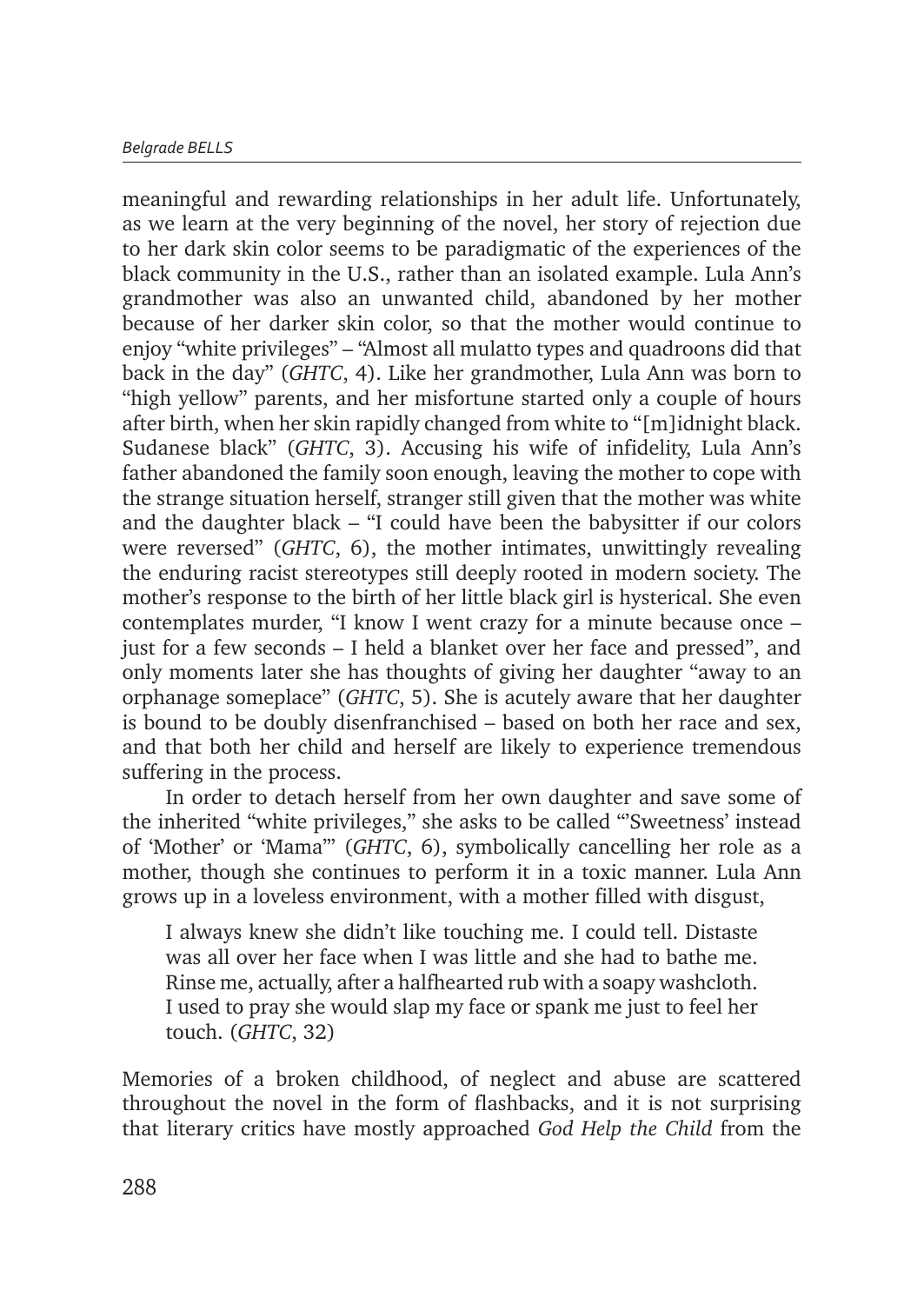perspective of psychoanalysis and trauma studies. In a recently published monograph, *New Critical Essays on Toni Morrison's God Help the Child: Race, Culture, and History*, edited by Knox Eaton et al. (2020), half of the volume is dedicated to trauma and healing in the novel, which remain favorite topics among Morrison scholars. This paper, however, examines another important topic, or rather a theme, which appears to shape both the novel's story and discourse to a great extent – that of childhood innocence.

## 2. Reframing innocence

Loss of innocence is doubtlessly a common theme in American literature, and in the works of Toni Morrison it is typically linked with racial and sexual oppression. Interestingly enough, John N. Duvall has traced it back to *The Sound and the Fury* (1929)*,* arguing that the theme of the "inevitable fall from childhood innocence into the knowledge of racial and sexual difference", which continues to be explored in postmodern and contemporary American literature, is primarily Faulknerian (Duvall 2008: 95).4 It is important to note that the "fall", as Duvall's argument goes, cannot be prevented – the children in these narratives are *inevitably* deprived of innocence, or childhood itself.

For Terry Otten, the myth of the fall from innocence into experience is a unifying theme in the works which Toni Morrison published in the 70's and 80's (he analyzes five novels – *The Bluest Eye, Sula, Song of Solomon, Tar Baby* and *Beloved*). In his study *The Crime of Innocence in the Fiction of Toni Morrison* (1989), Otten recognizes the author's ability to blend the racial and the universal, the African heritage and the Bible. Otten borrows the phrase "the crime of innocence" from Morrison's *Tar Baby* (1981)*,* where one of the protagonists, Valerian Street, comes to a sudden realization that he is "guilty" of innocence, or rather of lack of knowledge, interest and ultimately of the courage to face the truth – his wife's abuse of their only son Michael. "Was there anything as loathsome as a willfully innocent man?

<sup>4</sup> Duvall famously argued that the first black Nobel Laureate in America was not Toni Morrison but William Faulkner, in the sense that Faulkner, possibly unwittingly, deconstructed the southern stereotypes of blackness in his fiction (2008: x). Even though Morrison denied that Faulkner had had any impact on her work, she was a Faulkner scholar who close-read his writing as she did her MA thesis on Woolf's and Faulkner's treatment of alienation.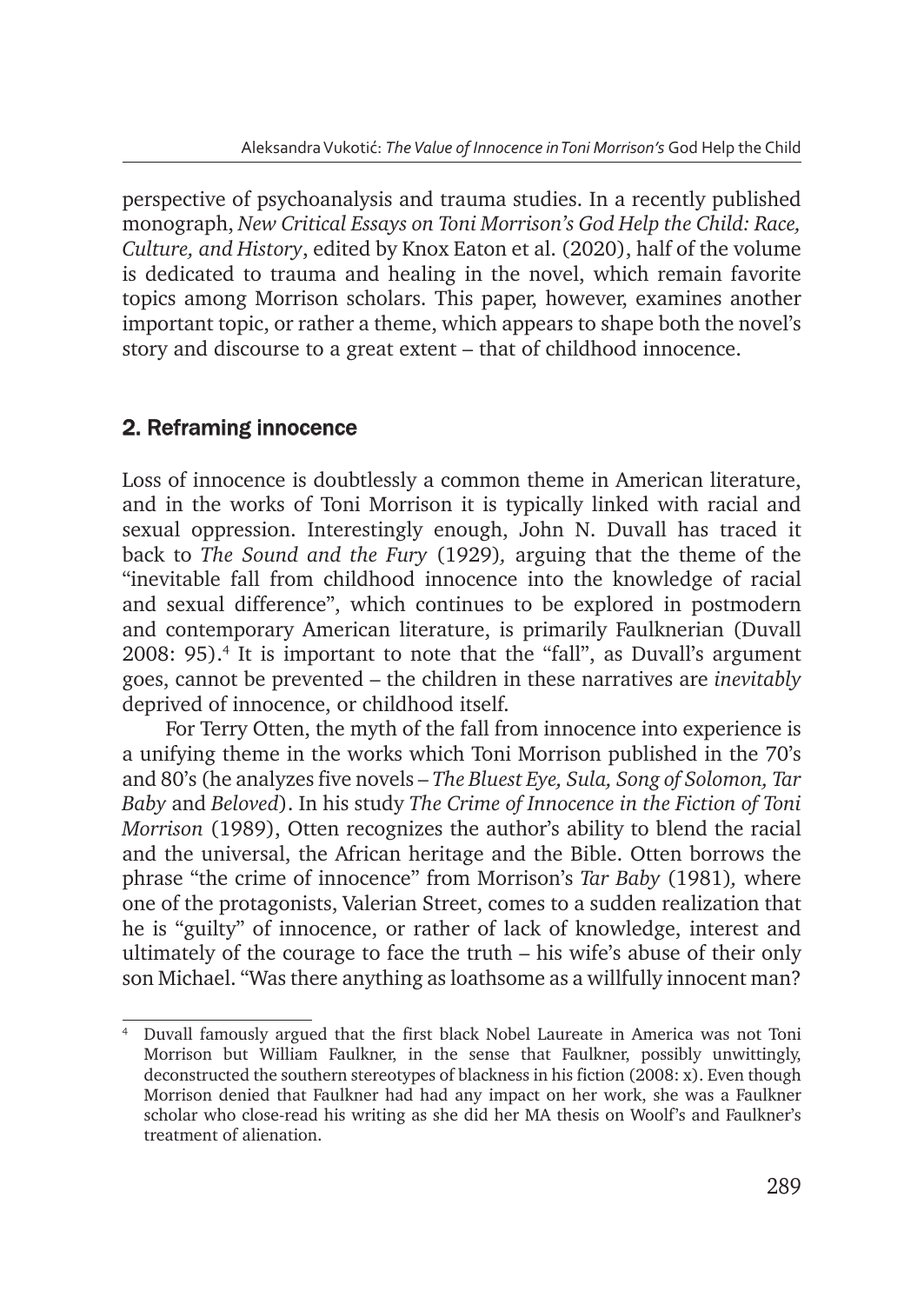Hardly. An innocent man is a sin before God." (*TB*, 217–218), he muses, inverting the Christian paradigm of innocence and experience. Otten notes that Morrison deconstructs the motif of the fall, creating worlds of moral ambiguity, with "gardens that oppress, sins that redeem", and argues that "[i]n all her novels the fall from innocence becomes a necessary gesture of freedom and a profound act of self-awareness." (Otten 1989: 3–5). It is rather clear that Otten's study interprets innocence as (self-)ignorance, and experience as knowledge and (self-)awareness, detecting in Morrison's early fiction elements of the romantic idea of a fortunate fall as the quest for the self. But Morrison's novels often explore the value of innocence in various stages of a person's development, including childhood, which complicates the idea of "innocence as guilt" and the fall into experience as a necessary and fortunate identity quest.

The meaning and value of innocence remain rather abstract and elusive, though. In a series of papers on the child figure<sup>5</sup> and her book The *Importance of Being Innocent: Why we worry about children* (2011), Joanne Faulkner examines and re-evaluates the idea of childhood innocence. Faulkner starts with etymology, noting that "'innocence' derives from the Latin *innocere*: 'to do no harm'", and wonders about the power of such a negative definition in the Western imagination: "How could this negatively defined, insipid concept occupy such a prominent place in the hierarchy of value? And what must a culture have suffered or have feared suffering – what vulnerability must it feel – to so esteem the condition of doing no harm?" (Faulkner 2011: 7). In another study, she explains that the concept stems from the belief in the "natural innocence" of little children, which in turn arises from a "*deficit* of experience" (Faulkner 2013: 127-8; italics J.F.). What is more, as Joanne Faulkner elaborates, childhood innocence has come to be synonymous with childhood, and as such is often fetishized in Western society (2013: 128).

Toni Morrison's fiction, however, resists such presumptions of childhood innocence, primarily due to the stark contrast between what is considered a "typical", or "Western" perception of childhood, and the black experience. Whereas the privileged part of society attempts to shelter and "overprotect" the young, the underprivileged are ushered into the world

<sup>5</sup> See, for example: Faulkner, Joanne. "The Innocence Fetish: The commodification and sexualisation of children in the media and popular culture" (2010: 106-17) and "Vulnerability of 'Virtual' Subjects: Childhood, Memory, and Crisis in the Cultural Value of Innocence." (2013: 127-147).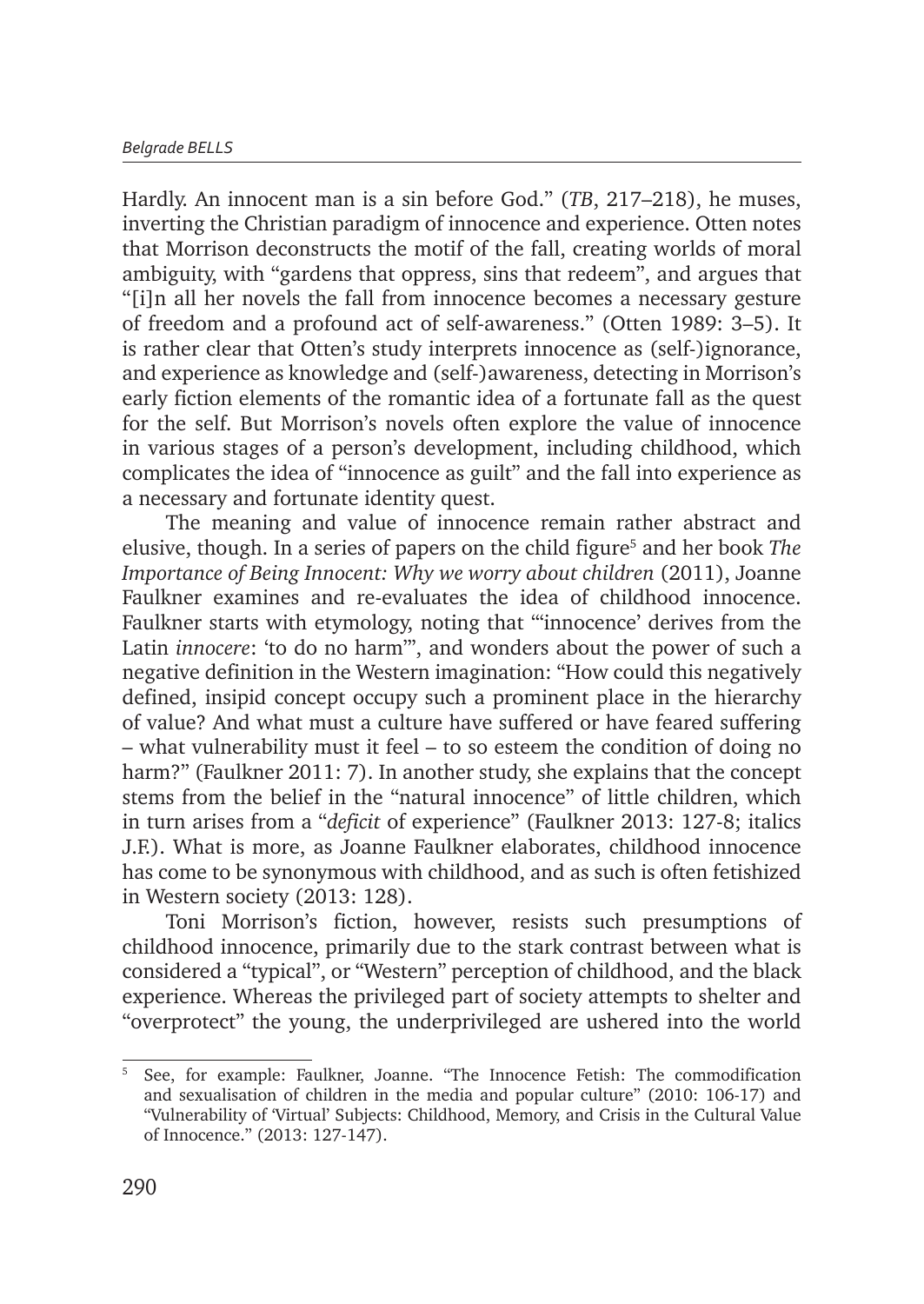of "experience" early in life – through poverty, child labor, racism, sexual abuse, etc. The young protagonists in Morrison's novels do not conform to the traditional discourses of childhood innocence for the very same reason, and as the paper will show, it hardly comes as "natural" for them in either sense of the term as a lack of experience, or "doing no harm."

In fact, the reader learns that the sufferings of little Lula Ann are not without consequences – or, as Jasmin Wilson has argued, she is "both victim and victimizer" (Wilson 2020: 30), in that she both endures abuse, and causes a significant amount of suffering in others. In order to get Sweetness to be "kind of motherlike" (*GHTC*, 32), Lula Ann wrongly accuses one Sofia Huxley, a twenty-year-old schoolteacher, of child molestation. While Lula Ann wins her mother's smile, and gets to hold her hand on this account (*GHTC*, 30-32), Sofia is given a twenty-five-to-life sentence, denounced by society as "the lady monster" (*GHTC*, 14), and abandoned by her own parents as "the filthy freak" (*GHTC*, 16). As she later remembers, "[i]n their world of God and Devil no innocent person is sentenced to prison." (*GHTC*, 68). Sofia, however, is unjustly sent to Decagon Women's Correctional Center, the prison which holds "evil women", the "sinful women committing bloody female crimes" (*GHTC*, 13), as it is sarcastically described by Morrison, whose vocal support of women's rights and deep distrust of the formal justice system was well-known.<sup>6</sup>

Indeed, the justice system in *God Help the Child* is deeply flawed, especially in its failure to protect the youngest and most vulnerable members of the population. While innocent Sofia is doing her time in Decagon, a real child predator, Mr. Humboldt, also known as "the nicest man in the world" (*GHTC*, 118) is at large, sexually abusing, maiming, and killing young boys in the neighborhood. He is not alone as we also encounter many others, such as Mr. Leigh, the landlord Lula Ann catches forcing himself on a young boy, and whom Sweetness refuses to report on, for fear of eviction. One character (Brooklyn) manages to escape her uncle's abuse, while yet another (Hannah) is unable to escape the sexual advances of her own father. Rain, the girl molested by her mother's customers, is rescued by a hippie couple, Evelyn and Steve, but Molly, a disabled daughter with "the loveliest blue eyes in the world" (*GHTC*, 67) is smothered by her mother Julie, Sofia's cellmate. Child abusers with and without names lurk

What we also learn in the novel is that the prison is primarily perceived as a private business, providing work for the locals, "Lucky for the state, crime does pay" (*GHTC,*  13).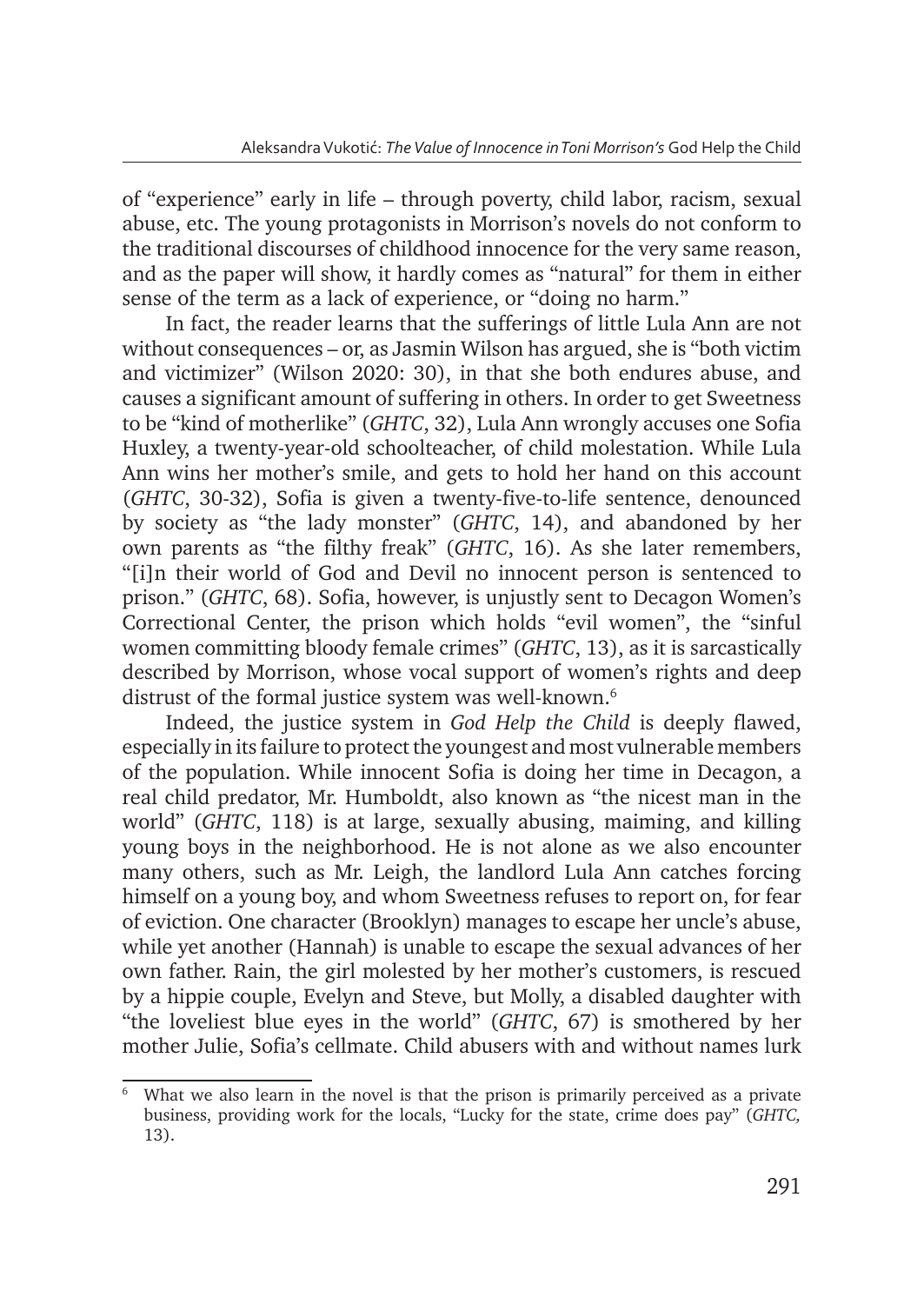everywhere in the novel, and Mar Gallego has rightly noticed that "[t]he abundance of pedophilic episodes serves to highlight how contemporary society, far from protecting its young people, especially but not exclusively black girls and boys, exposes them to damage and corruption from a very early age." (Gallego 2020: 54). The reader reaches the conclusion early on that there is hardly anything "innate" about childhood innocence in *God Help the Child*. Toni Morrison reframes the discourse of childhood purity, representing corruption as "natural", and innocence as a site of longing.

## 3. Corruption of innocence

From the absence of touch and severe neglect to the touch of a pedophile, infanticide and murder, Morrison's novel explores the endemic corruption of innocence both literally and symbolically. On the one hand, stolen innocence is an important topic in a book populated with child molesters and abusers, but at the same time it is also a powerful symbol of the corruption of the innocence of a nation. The problems, however, begin on the level of the nuclear family, as Morrison clearly shows in her novel. As the author noted in an interview for *Mother Jones*, "Even when you think you've had a wonderful childhood, I suspect there's always some little drop of poison – that you can get rid of, but sometimes it just trails in the blood and it determines how you react to other people and how you think." (Oatman 2015). While the "drops of poison" in *God Help the Child* are by no means little, causing major childhood traumas, Lula Ann describes her problematic childhood and the corruption of innocence using precisely the same metaphor, "So I let the name-calling, the bullying travel like poison, like lethal viruses through my veins, with no antibiotic available." (*GHTC*, 57). There is no antibiotic for Lula Ann, and a number of other little black girls, we are to infer, simply because it has not been provided by the family and the community in general. On the contrary, Lula Ann learns from her parents – the absent father and the disinterested mother – that she is worthless, so obedience becomes her "only survival choice" (*GHTC*, 32). "And I was good at it. I behaved and behaved and behaved." (*GHTC*, 32), Lula Ann remembers, revealing the gradual but steady process of the internalization of the poisonous racist rhetoric and behavior.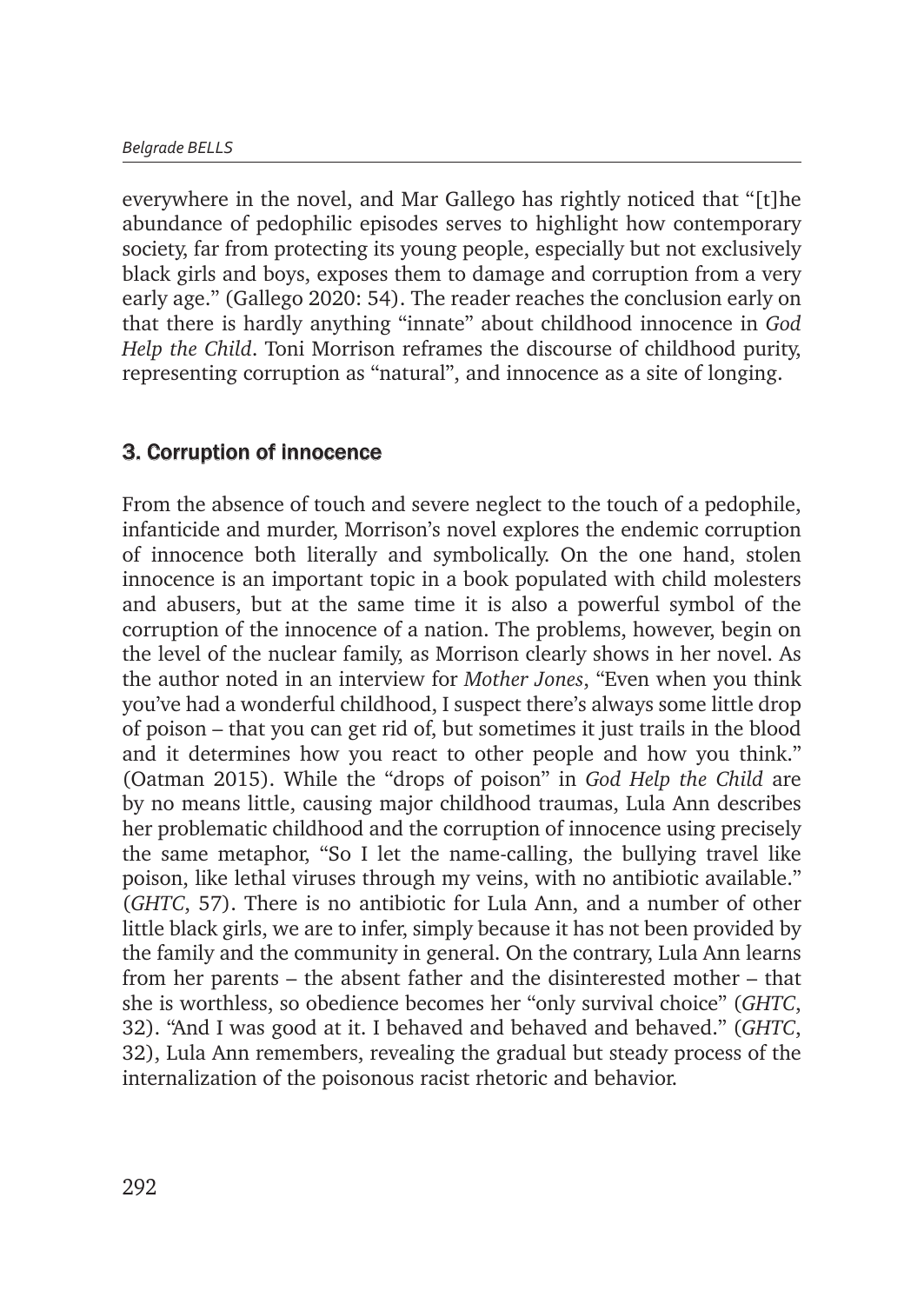There are numerous other examples in the novel where Toni Morrison illustrates how racism plants its roots in children as the most fragile members of society. Scattered all over the novel are Sweetness's monologues in which she unwittingly explains the mechanism behind the corruption of innocence, primarily among young children:

I had to be strict, very strict. Lula Ann needed to learn how to behave, how to keep her head down and not to make trouble. I don't care how many times she changes her name. Her color is a cross she will always carry. But it's not my fault. It's not my fault. It's not. (*GHTC*, 7)

Or,

See if I hadn't trained Lula Ann properly she wouldn't have known to always cross the street and avoid white boys. But the lessons I taught her paid off because in the end she made me proud as a peacock. (*GHTC*, 41–42)

The two quotes reveal a series of processes through which a child is drawn into a downward spiral of low self-esteem, usually as the result of a very strict training routine. Unsurprisingly, the practice of teaching and acquiring self-hatred appears to be largely unconscious, as Sweetness is hardly aware of the effects of her "poisonous" behavior on her dutiful daughter. While she maintains that she is not to blame for giving birth to (yet another) *black* child – and almost apologizes for it (because Lula Ann will carry her "cross" forever) – Sweetness remains oblivious of her own role in her daughter's resulting traumas. To justify her parenting methods, Sweetness further explains that she had to withhold her love and tenderness in order to "protect" her daughter, who "didn't know the world", and prepare her for "a world where you could be sent to a juvenile lockup for talking back or fighting in school, a world where you'd be the last one hired and the first one fired" (*GHTC*, 41). In other words, Sweetness implies that the guilt she (sometimes) feels is shared, that it is communal rather than individual. Interestingly enough, the novel itself supports her point in more ways than one. From chapter to chapter, Morrison addresses the systematic and endemic nature of the corruption of the young through the sexist and racist language and behavior of the community. Thus, Mr. Leigh, the rapist, calls the six-year-old Lula Ann a "nigger cunt", words she had never heard before, "but the hate and revulsion in them didn't need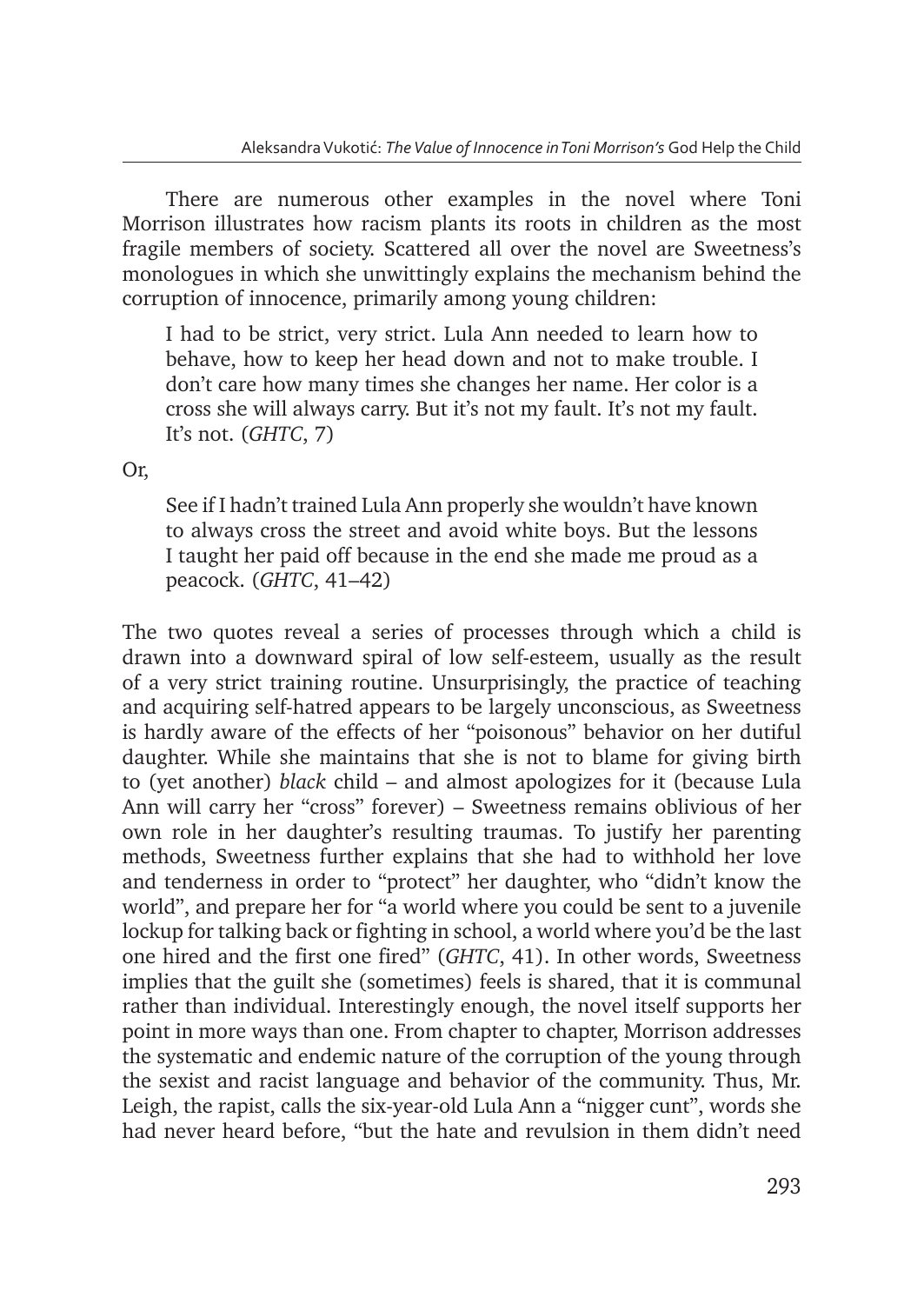definition", as the girl later remembers (*GHTC*, 55–56). Similarly, when in a parallel story in the novel a black boy called Adam goes missing one day, the police first search the parents' house and check if the father has a police record, then drop the search. In what appears to be a tribute to the "Black Lives Matter" movement, the narrator says ironically, "Another black boy gone. So?" (*GHTC*, 114). Adam's brothers and sisters learn that to the authorities their lives may not be as important as those of some other, more privileged children. Finally, Toni Morrison herself explained in an interview that, "unlovely as she is [...] there is truth in all of what Sweetness says", since "there is a hierarchy of good and bad and who gets to belong and have worth and who doesn't" (Chen 2016). Seen in this light, Sweetness's parental advice appears almost like a set of survival strategies.

Laying the blame elsewhere – on society, her ancestors, her husband, and the school –Sweetness opens and closes the novel with her self-justifying monologues. In fact, the novel begins with the words, "It's not my fault", and Sweetness will repeat this sentence *ad nauseam* in various formulations (as many as four times within the space of the first three pages). Despite maintaining her blamelessness, Sweetness can hardly be exonerated as she is clearly guilty of the "crime of innocence" as understood by Terry Otten. Hers is the case of the psychological mechanism of denial, which the reader will witness, to a certain extent, in almost all adult characters in the novel. As they give their testimonies one after another, they repeatedly try to justify their choices, unable to prevent the "little drop of poison" from spreading through their system, incapable of leaving the vicious circle of toxic behavior. In this sense we could safely say that the novel is also about the illusions of innocence – of particular characters, as well as of the whole nation. The novel, however, shows that awareness of guilt rather than insistence on blamelessness is the first step towards reclaiming both the personal and the national identity, and that the discourse of innocence can be rather limiting in this respect, though not always criminalized, as it will be argued in this essay.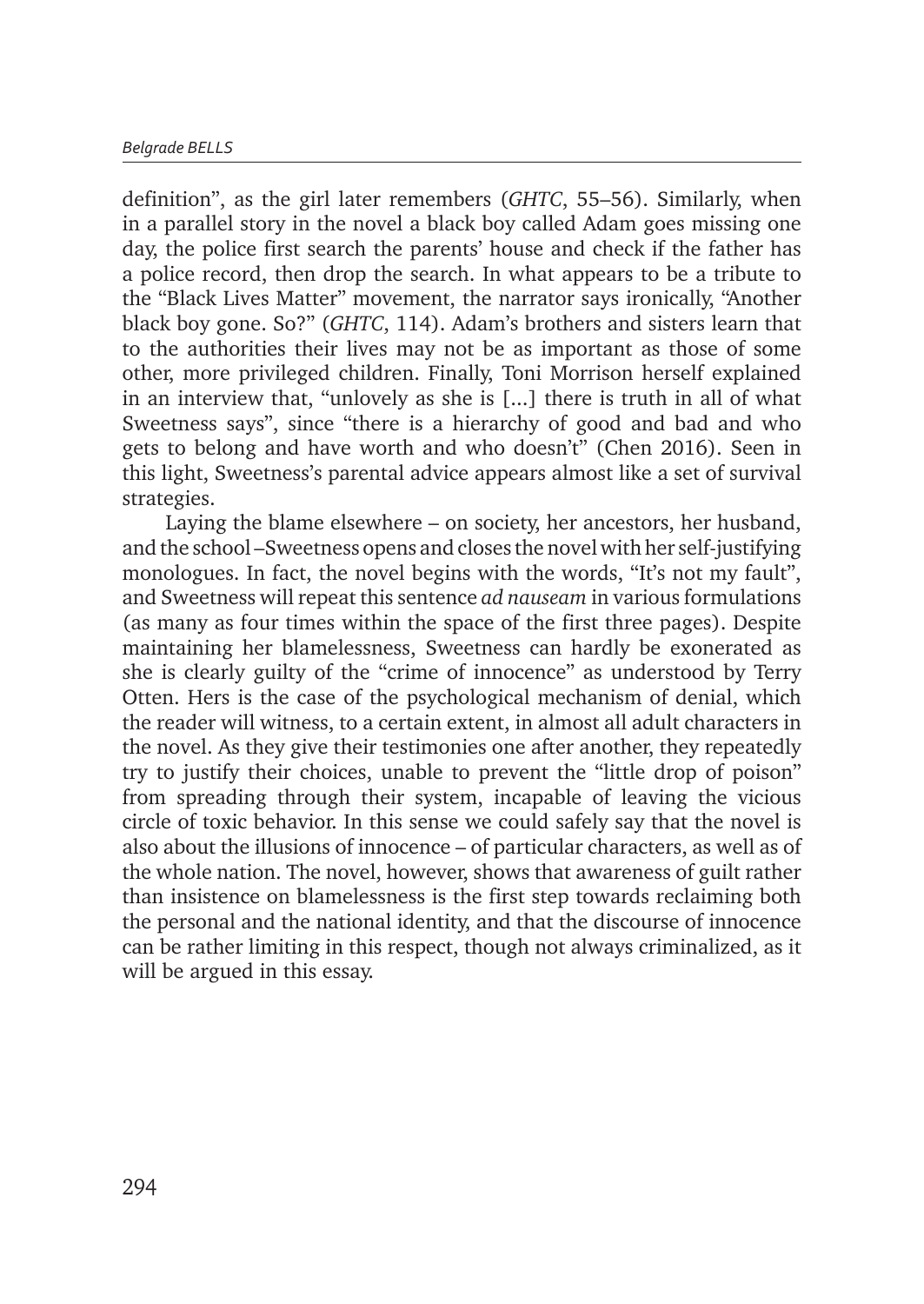#### 4. From innocence to experience and back

Equipped with no tools whatsoever for building a sense of self-esteem, Lula Ann needs to seek what Morrison famously termed the "source of selfregard" elsewhere – primarily in women's magazines, as the novel shows. Refusing to repeat the mistakes made by her fictional predecessor Pecola, Lula Ann decides to fight her childhood demons, and upon coming of age she reinvents – and redesigns herself. After changing her name from Lula Ann Bridewell to the memorable monosyllabic Bride, she hires a "total person designer" who teaches her to celebrate the color of her skin with mottos such as, "Black is the new black" and "Black sells" (*GHTC*, 36). To accentuate her blackness further, Bride is to wear only white clothes, and no makeup or jewelry, apart from the little pearl earrings. In short, the new fashion industry teaches her to love the skin her mother hated and dreaded, so that at the time the novel begins the sight of Bride makes people think of "Something classy. Bonbons. Hand-dipped", and she looks "like a panther in snow" to the excitement of men, who come to adore her (*GHTC*, 33, 36).

Fumbling through the world of experience, Bride embraces the hookup culture, enjoying casual encounters with random men, until she starts to "go steady" with one of them, Booker Starbern. When he leaves her after six months saying, "You not the woman I want", she is determined to find him and discover the reasons – not only for his decision, but also for her "sassy" answer, "Neither am I" (*GHTC*, 8). She embarks on a six-week-long journey, which proves to be a quest for self-discovery. The journey itself is filled with the most improbable episodes, which have been described by Morrison scholars alternately as elements of magical realism and Bride's hallucinations.

As soon as Bride sets off on her journey, her Jaguar crashes into "what must have been the world's first and biggest tree" (*GHTC*, 82), leaving her in the middle of the woods to be tended by a hippie couple, Steve and Evelyn, and their informally adopted daughter Rain, an unfortunate little girl of undetermined age and race. During her stay, Bride feels that her body is shrinking in size and that she is gradually reverting to a little girl, possibly Rain, whose jeans she gets to wear at one point. What is more, after breaking an ankle in a car accident, Bride is confined to bed, so Steve and Evelyn have to take care of her like a baby. The first in a series of inexplicable bodily transformations occurs immediately after Booker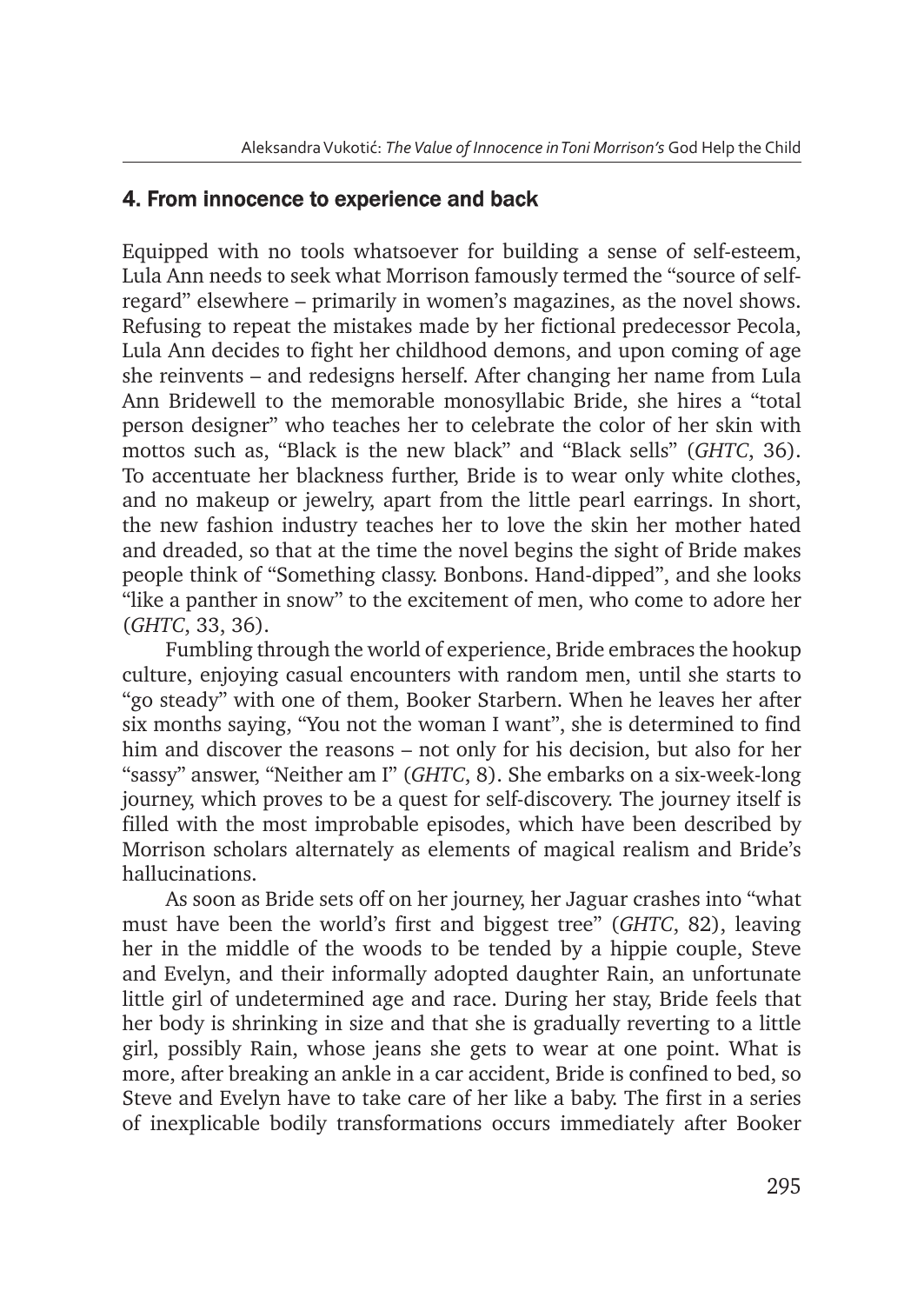leaves her. As Bride is preparing to go to a party, she notices that her ears are no longer pierced. Instead, she now has "virgin earlobes [...] smooth as a baby's thumb" (*GHTC*, 51). Soon after discovering her altered earlobes, she notices the absence of her armpit and pubic hair. Around the same time, she feels that her body has shrunk from size 4 to size 2, she notices that her chest is flat and that her menstrual periods have stopped. This is the point when Bride starts to believe that "the body changes began not simply after [Booker] left, but because he left" (*GHTC*, 94). She proves to be right in the end, to a certain extent. In a fairy-tale ending Bride learns that she is pregnant with Booker's child, which explains some of the bodily transformations, like the absence of menstruation:

A child. New life. Immune to evil or illness, protected from kidnap, beatings, rape, racism, insult, hurt, self-loathing, abandonment. Error-free. All goodness. Minus wrath. So they believe. (*GHTC*, 175)

In short, in the end Bride and Booker are granted the opportunity to heal old wounds and renew their relationship – through a child – a symbol of purity and unconditional love which is the only possible answer to trauma in Morrison's oeuvre.7 In general, a child is typically perceived as "innocent of error and blame" (Faulkner 2013: 137), or "error-free" and "all goodness", in the words of Morrison's narrator, given that the child is nurtured in a safe environment which fosters healthy growth and feelings of confidence and security. Toni Morrison, however, makes sure to emphasize that this is only a fantasy as she closes the novel with Sweetness's sarcastic comment about "how the world is, how it works and how it changes when you are a parent" (*GHTC*, 178). Raising a child in the contemporary world is a serious challenge, and even more so if the child is black, or a girl, or both, in which case she is likely to experience "racism, insult, hurt, self-loathing", if not all of the above, possibly in her earliest youth. Among other issues, Morrison thoroughly questions the concept of childhood innocence through comments made by both the narrator and Sweetness: Does it come naturally or is it a construct? *Whose* childhood is immune to corruption and abuse? Can resistance be (un)built? Where does the childhood innocence narrative come from and what is its impact? What is its value?

<sup>7</sup> See, for example, Wyatt 2017: 171–87.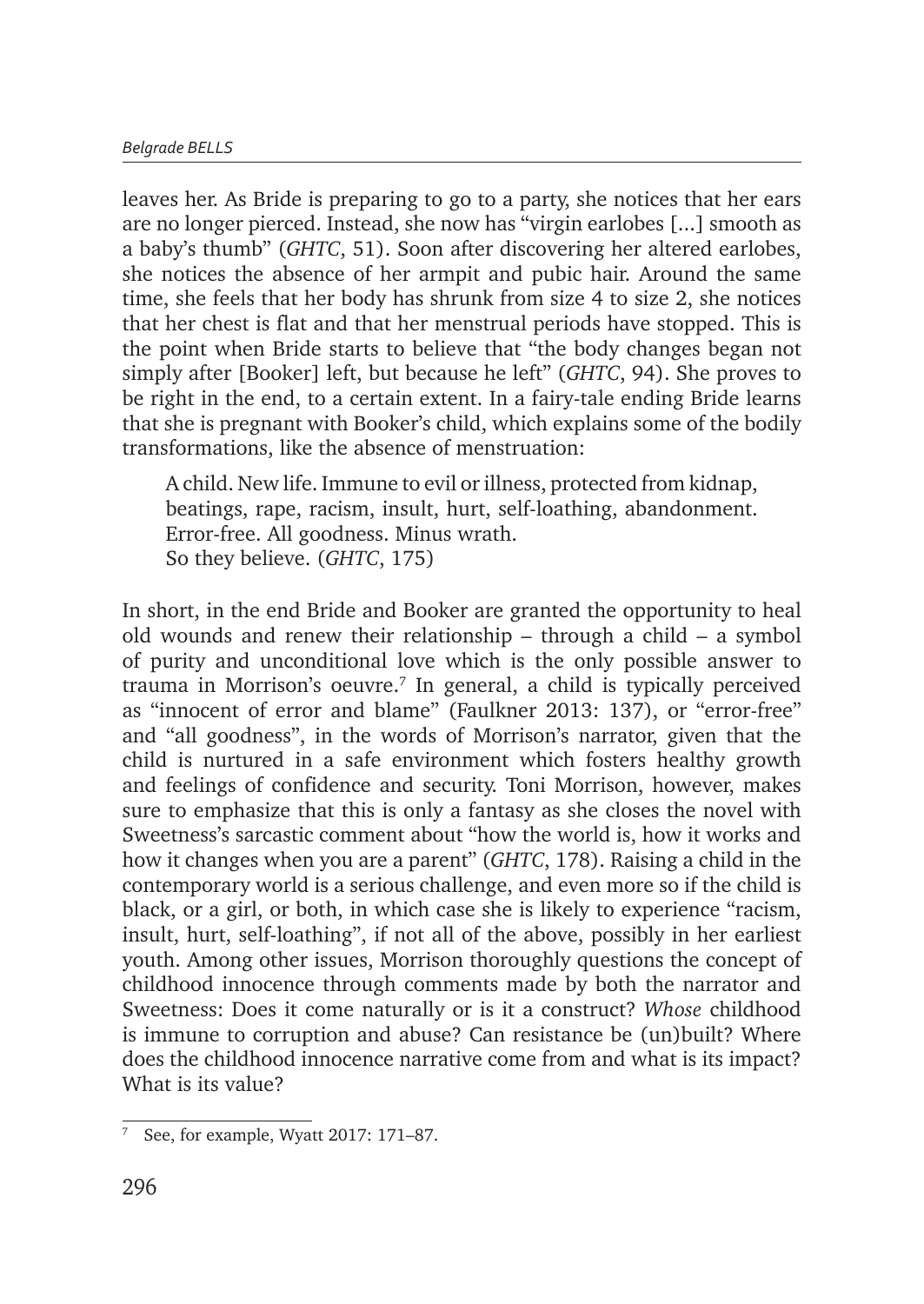The novel makes it rather obvious that the innocence narrative excludes a large portion of the black community. As a black author, Toni Morrison is possibly arguing that a black child is everything but resistant to "evil or illness" and, contrary to the narrator's ironic remark, full of wrath. The novel itself can be understood as an outlet for the sound and the fury of the traumatized: it is no wonder the protagonists, Bride and Booker, shout, scream and hit each other toward the end of the novel (*GHTC*, 151–154).

Viewed in this light, childhood innocence can indeed be seen as a construct, as suggested by Joanne Faulkner (2013: 130), $^8$  or a master narrative, as Toni Morrison might have defined it. In contemporary society it certainly is a fantasy for the vast majority of children who live in dire circumstances, and one whose origin should be explored in order to understand its meaning and impact. In this sense it may be worth noting that Morrison's fairy-tale narrative with elements of myth<sup>9</sup> which analyzes the corruption of "all goodness" is in fact framed by the biblical story about the innocence and humility of little children. The novel opens with a New Testament epigraph about children, announcing one of the novel's main themes:

> Suffer little children to come unto me, And forbid them not (Luke 18: 16)

Or, as rendered in the 4th edition of *The New Oxford Annotated Bible, New Revised Standard Version*, "Let the little children come to me, and do not

Faulkner argues that "[t]he rise of the figure of the innocent child as a premium marker of cultural value – and reification of adults' pasts – thus mirrors a growing uneasiness about cultural memory" (2013: 132).

<sup>9</sup> The novel also lends itself to analysis according to the Jungian archetypes of child hero and child God, which share the central narrative of "miraculous birth and the adversities of early childhood." As Jung further explains, "The god is by nature wholly supernatural; the hero's nature is human but raised to the limit of the supernatural – he is 'semi-divine.'" (Jung 1980: 165). The character of Lula Ann/Bride approaches these archetypes – for Sweetness the rapid change of her daughter's skin color at birth is inexplicable, almost supernatural, and Bride does not understand the transformation of her body until the very end of the novel. Furthermore, all the stories about suffering children in *God Help the Child* can be interpreted as a metaphor for the process of individuation, in line with Jung's argument that "the various 'child'-fates may be regarded as illustrating the kind of psychic events that occur in the entelechy or genesis of the 'self.'" (Jung 1980: 166).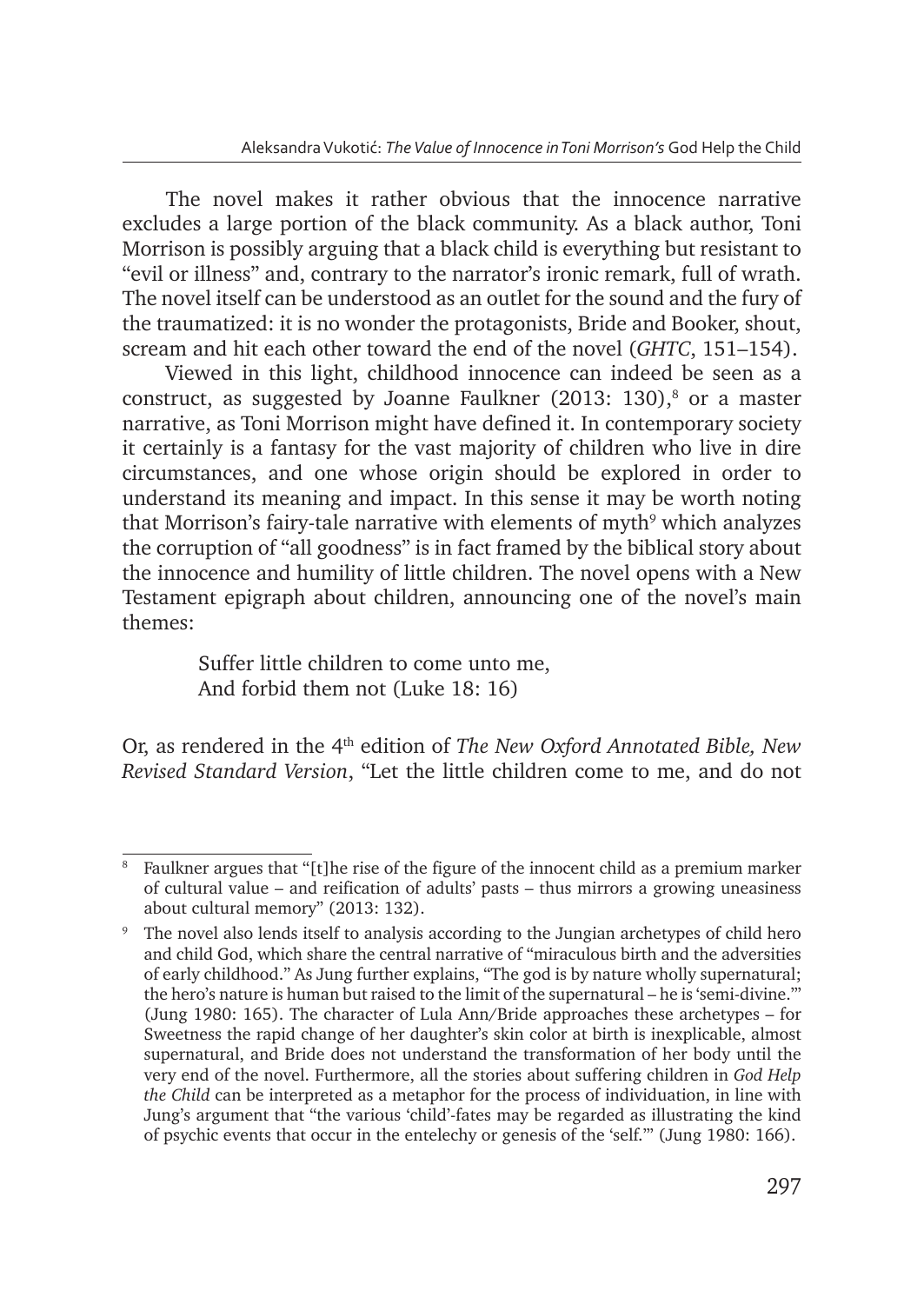stop them."10 Since the word "suffer", which here means "let", "allow", has assumed a wholly different meaning over the centuries, Morrison's epigraph sets a dismal tone to the novel. Indeed, *God Help the Child* is a novel populated by little children who endure agony because of severe neglect, rejection and racial and sexual abuse, while only few of them manage to heal their wounds and overcome their childhood trauma. The promise of the Kingdom of God, which according to the Bible belongs to children, seems far-fetched and unattainable for most of Morrison's characters. It is as early as in the opening chapter that we learn that the real world, unlike the Bible, operates with double standards, and that the underprivileged are likely to remain so. In an attempt to justify her choice to distance Lula Ann from herself, Sweetness tells her mother's story of two Bibles – strangely enough, on their wedding day, her mother and father "had to put their hands on the one reserved for Negroes". "The Bible! Can you beat it?" (*GHTC*, 4), Sweetness exclaims.

Furthermore, the epigraph also serves as a reminder of the general idea of children and childhood in The New Testament, as the reader may remember the continuation of Morrison's epigraph, which is of equal interest for this topic. Below are the two variations, from the Gospels of Luke, Mark and Matthew respectively:

Truly I tell you, whoever does not receive the kingdom of God *as a little child* will never enter it. (*New Oxford Annotated Bible,* Luke: 18: 17; Mark 10:15; my italics)

Or:

Truly I tell you, unless you change and *become like children*, you will never enter the kingdom of heaven. (*New Oxford Annotated Bible,* Matthew 18:3; my italics)

Even though Bible scholars agree that this excerpt from the gospels is "[n] ot an idealization of childhood", but that it "contrasts humility with selfrighteousness and self-satisfaction" (Coogan 2010: 1810, 1865), Christ's warning that one should take the position of the child, assume a child's perspective, or, according to Matthew, "change and become like children" in order to enter the kingdom of heaven is generally understood in the

<sup>&</sup>lt;sup>10</sup> All subsequent quotes from the New Testament will be given from the same edition of *The New Oxford Annotated Bible*.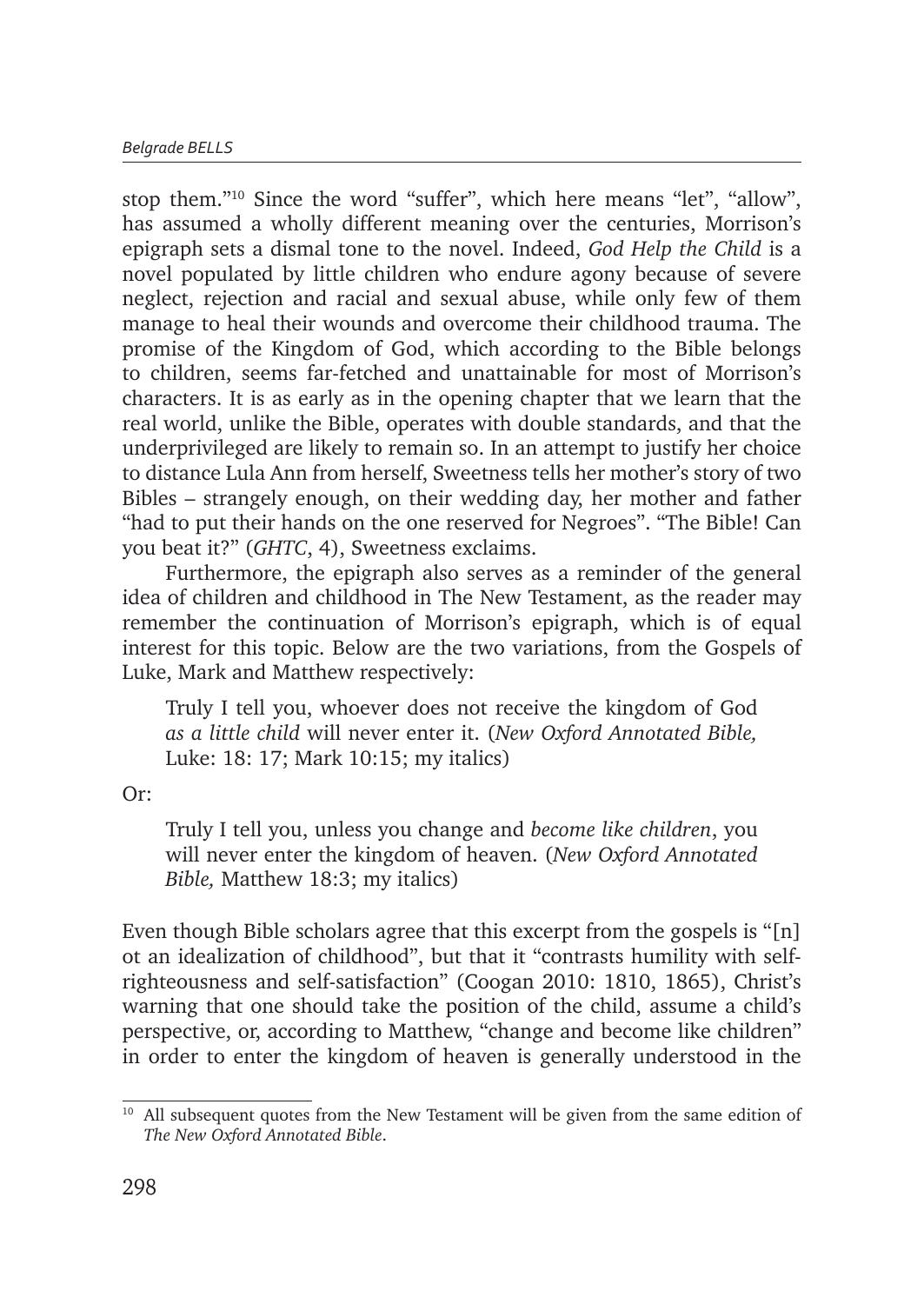sense of opening and purifying one's mind and heart in order to achieve a state of innocence which comes naturally to children, as the story goes.

The message is, however, taken quite literally in the novel. In her quest for selfhood, Bride first has to become a little girl – both psychologically, and – as she believes – somatically, undergoing the already mentioned series of bodily transformations.<sup>11</sup> The first occurs early on, when Bride is given a severe beating by Sofia Huxley on parole, leaving her with a swollen, disfigured face. This is probably the first instance of Bride's return to the "ugly" black girl with "the skin [her mother] hated" (*GHTC*, 32). Then come the inexplicable changes: the altered earlobes, loss of armpit and pubic hair, flat chest and the general shrinkage from a size 4 to a size 2. In fact, it is at the moment Bride notices her "virgin earlobes" (*GHTC*, 51) that she returns to the age of innocence, the time before she "testified against the Monster" (*GHTC*, 50) and wrongfully accused Sofia of child molestation. As a reward for her court performance, Sweetness has Lula Ann's ears pierced and buys her a pair of (fake) gold hoops. As already mentioned, the reverse bodily transformation from a woman to a little girl is completed when she breaks her ankle, which renders her immobile and vulnerable like a baby that needs to be taken care of. The accident itself bears a Biblical resonance – Bride's car crashes into "the world's first and biggest tree", which is a direct allusion to the Tree of the Knowledge of Good and Evil – a symbol of rebirth as well as that of original sin and loss of innocence.<sup>12</sup>

Approached from this angle, Toni Morrison's *God Help the Child* can be viewed as a novel about desired innocence*.* Bride's efforts to apologise to Sofia reveal precisely this longing for the age of innocence, the time before she gave false testimony against her teacher. Guilt-ridden, Bride plans her trip to Decagon Correctional Center for a whole year, saves the hefty sum

<sup>&</sup>lt;sup>11</sup> While Jean Wyatt claims that "Bride's transformation into the body of a little black girl (is) a corporeal representation of her temptation to remain the child victim of trauma" (Wyatt 2017: 184), Justine Tally argues that "it may not be "corporeal" at all in that Bride is the only one who notices the changes in her body" (Tally 2020: 133). Moreover, as Tally reminds us, Toni Morrison herself mentioned in an interview that Bride is returning "to that despised little black girl her mother didn't even like" "in her brain" (qtd. in Tally 2020: 133).

 $12$  According to Joanne Faulkner, the biblical story about the loss of innocence "defines human being". As she explains in *The Importance of Being Innocent*, "In Western mythology, life begins innocent and wants to return to innocence, which thereby summarises all that is culturally valuable." (Faulkner 2011: 7).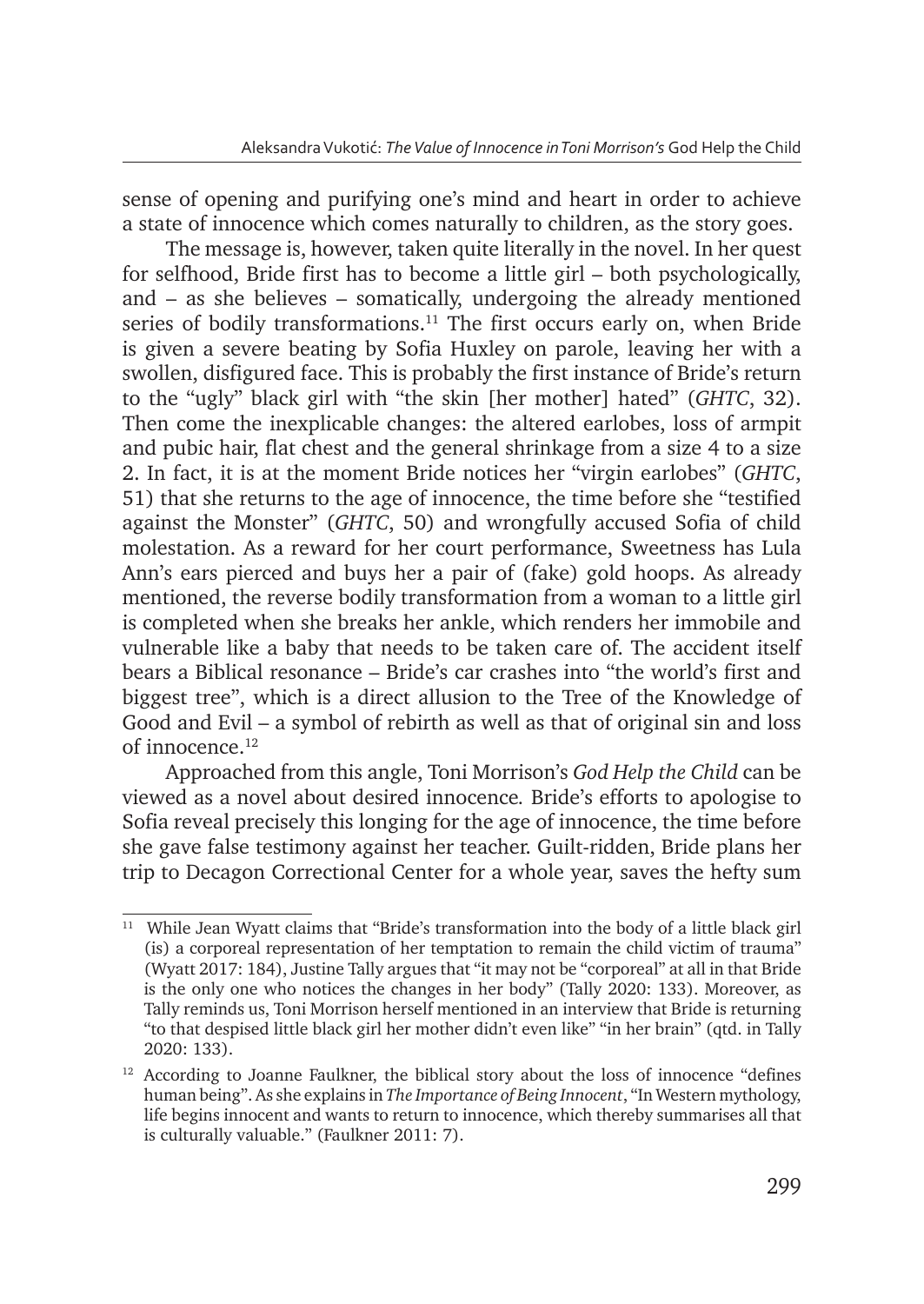of five thousand dollars and buys a three-thousand-dollar Continental Airlines gift certificate, "all of which could take her anywhere. Comfort her, anyway;" (*GHTC*, 12). However, Sofia's violent response to Bride's attempt to make amends, and Booker's decision to leave her for forgiving someone he perceives as a pedophile, like the predator who murdered his brother, make Bride's efforts to regain some of the lost innocence all the more difficult.

The novel, however, shows that while it is impossible to retrieve childhood innocence, attempts can be made to build the coveted "immun[ity] to evil or illness" by striving for a higher state of innocence and purity of mind, or innocence with a difference. After all, as Toni Morrison concluded in one of her last interviews for *The Guardian*, "I just think goodness is more interesting" (Chen 2016). Goodness is also more demanding, as, according to Morrison, "[y]ou have to be an adult to consciously, deliberately be good – and that's complicated." (*Ibid.*).13 In this sense, Bride's return to childhood is not only physical and psychological, but also symbolic. When Booker tells Bride that she is "[n]ot the woman" he wants, and she clumsily answers "Neither am I", she may be implying that she is still the little Lula Ann, unable to take full responsibility for her own actions, but that she might feel ready to try to make substantial changes in her life, rather than merely cosmetic ones. In this sense, her journey is not only that of self-discovery, but also a quest for a different woman, the one she would rather be. It is clear from the novel, however, that the process of discovering a better self may begin only after all illusions of innocence and self-justification have been dismissed, such as "I wasn't the only witness" or "I was only eight years old" (*GHTC*, 30). It is only when Bride exclaims, "I lied! I lied! I lied! She was innocent. I helped convict her but she didn't do any of that." (*GHTC*, 153) that she possibly defeats her childhood demons. As she later muses, "Having confessed Lula Ann's sins she felt newly born. No longer forced to relive, no, outlive the disdain of her mother and the abandonment of her father" (*GHTC*, 162). Even though her childhood traumas are by no means healed, Bride's confession, through which she appears to be absolved from the "crime of innocence", marks the beginning of the recovery process.

<sup>13</sup> Indeed, Jung pointed to the symbolic meaning of the archetypal narratives about suffering children, which "try to show how precarious is the psychic possibility of wholeness" and reveal "the enormous difficulties to be met in attaining this "highest good" (Jung 1980: 166).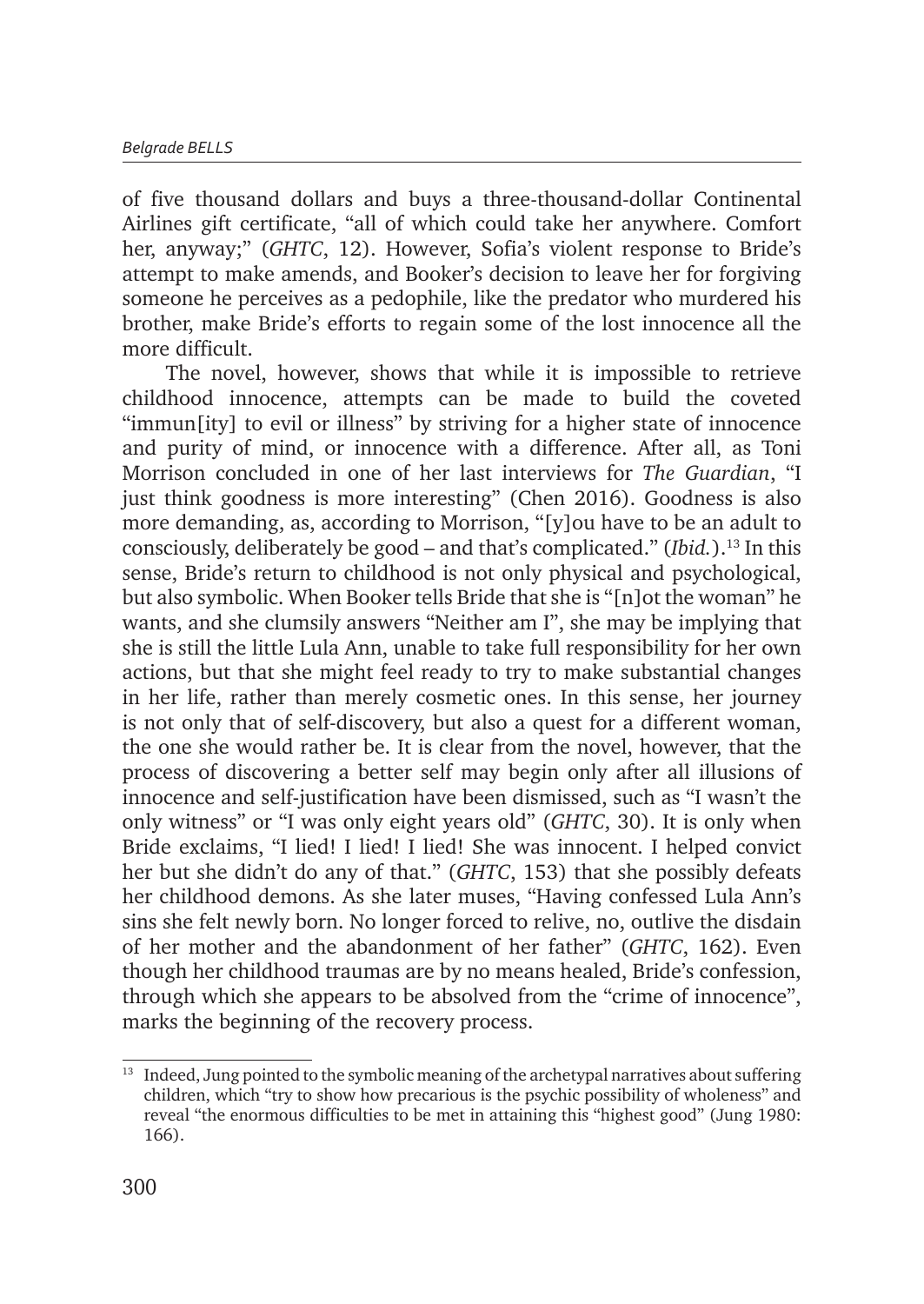Like in her earlier novels, Morrison is careful to point to the potentially damaging and limiting effects of the discourse of (childhood) innocence. Even though Bride and Booker manage to renew their relationship once they have acknowledged their past mistakes and embraced humility and honesty, Booker's aunt Queen has her own doubts about the future of their relationship,

They will blow it, she thought. Each will cling to a sad little story of hurt and sorrow – some long-ago trouble and pain life dumped on their pure and innocent selves. And each one will rewrite that story forever, knowing the plot, guessing the theme, inventing its meaning and dismissing its origin. (*GHTC*, 158)

Queen's comments, just like those made by Sweetness, ironize the discourse of innocence, and prevent the novel from slipping into sentimentality. These two unlikeable but rather experienced women are not only saying that the idealization and oversentimentalization of one's childhood as the age of innocence have little basis in everyday black experience, but also that the innocence narrative is possibly confining, as it cancels agency and, as a result, a sense of responsibility. Neither Bride nor Booker are able to continue and possibly complete the process of individuation until they have acknowledged their past mistakes, as illusions of innocence perpetuate both the trauma and the accumulated anger.

# 5. Conclusion

It is probably no coincidence that Toni Morrison's first and last novel tackle the primordial image of the child, as "both beginning and end, an initial and a terminal creature" (Jung 1980: 178), and in *God Help the Child*, for the first time, there is a possibility that the suffering child will eventually come out triumphant. Indeed, as Morrison re-negotiates the cultural value of childhood innocence on the thematic, rhetorical and symbolic level of the novel, revealing its constructed and potentially limiting character, she invests her most vulnerable characters with power and agency. While the Bible underlines the humility of little children, Morrison's novel shifts the focus onto children's rage and resilience. In this novel about the abject neglect of the young and various forms of child abuse, systematically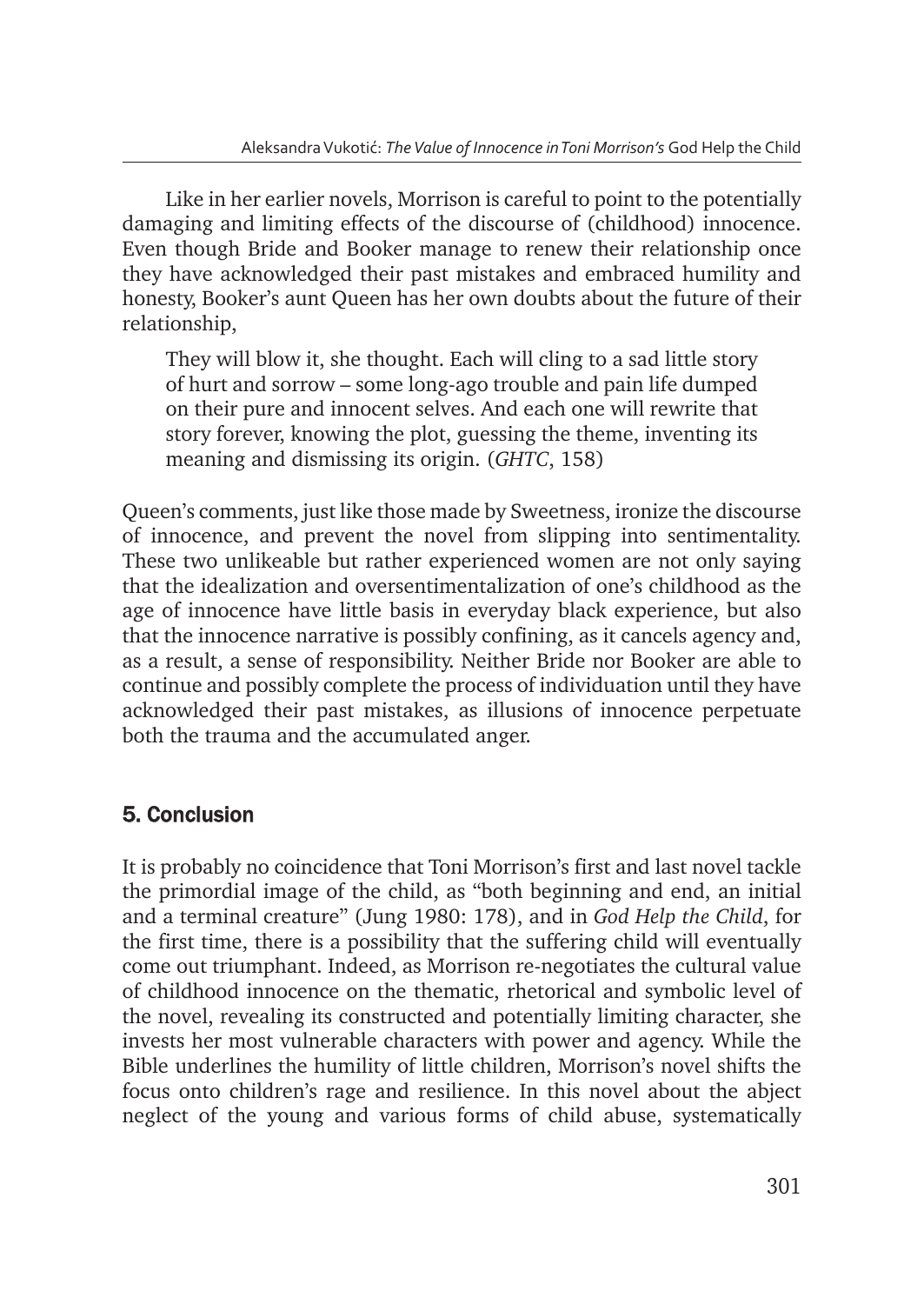performed by their parents, mentors and the community as a whole, childhood innocence appears to be all but a fantasy product. Rather than suffering from a "deficit", Morrison's youngest characters are confronted with a certain surplus of experience, which they are ill-equipped to handle. Yet, the right question is not whether innocence is natural or sustainable (the novel clearly shows that it is not), but whether it should be pursued. Innocence is overvalued, Morrison's children seem to yell at the reader – building immunity to corruption and abuse in earliest childhood appears to be a more important task.

#### **References**

- Chen, A. (2016). Toni Morrison on Her Novels: 'I Think Goodness is More Interesting'. *The Guardian,* 4 Feb. 2016. Interview. (1 October 2020) <www.theguardian.com/books/2016/feb/04/toni-morrison-godhelp-the-child-new-york>.
- Coogan, M. D. (ed.) (2010). *The New Oxford Annotated Bible, New Revised Standard Version* (4<sup>th</sup> edition). Oxford: Oxford UP.
- Duvall, J. N. (2008). *Race and White Identity in Southern Fiction: From Faulkner to Morrison.* New York: Palgrave Macmillan.
- Faulkner, J. (2010). The Innocence Fetish: The Commodification and Sexualisation of Children in the Media and Popular Culture. *Media International Australia*, 135, 106–117.
- ----------. (2011). *The Importance of Being Innocent: Why We Worry about Children.* Cambridge: Cambridge UP.
- ----------. (2013). Vulnerability of 'Virtual' Subjects: Childhood, Memory, and Crisis in the Cultural Value of Innocence. *SubStance*, Vol. 42, No. 3, Issue 132, 127–147. (10 December 2020) <www.jstor.org/ stable/24540728>.
- Gallego, M. (2020). Childhood Traumas, Journeys, and Healing in Toni Morrison's *God Help the Child.* In: A. Knox Eaton et al. (eds.), *New Critical Essays on Toni Morrison's* God Help the Child*: Race, Culture, and History*, Jackson: The UP of Mississippi, 47–66.
- Hoby, H. (2015). Toni Morrison: 'I'm Writing for Black People ... I Don't Have to Apologise.' *The Guardian*, 25 April 2015. Interview. (1 October 2020) <www.theguardian.com/books/2015/apr/25/toni-morrison-booksinterview-god-help-the-child>.